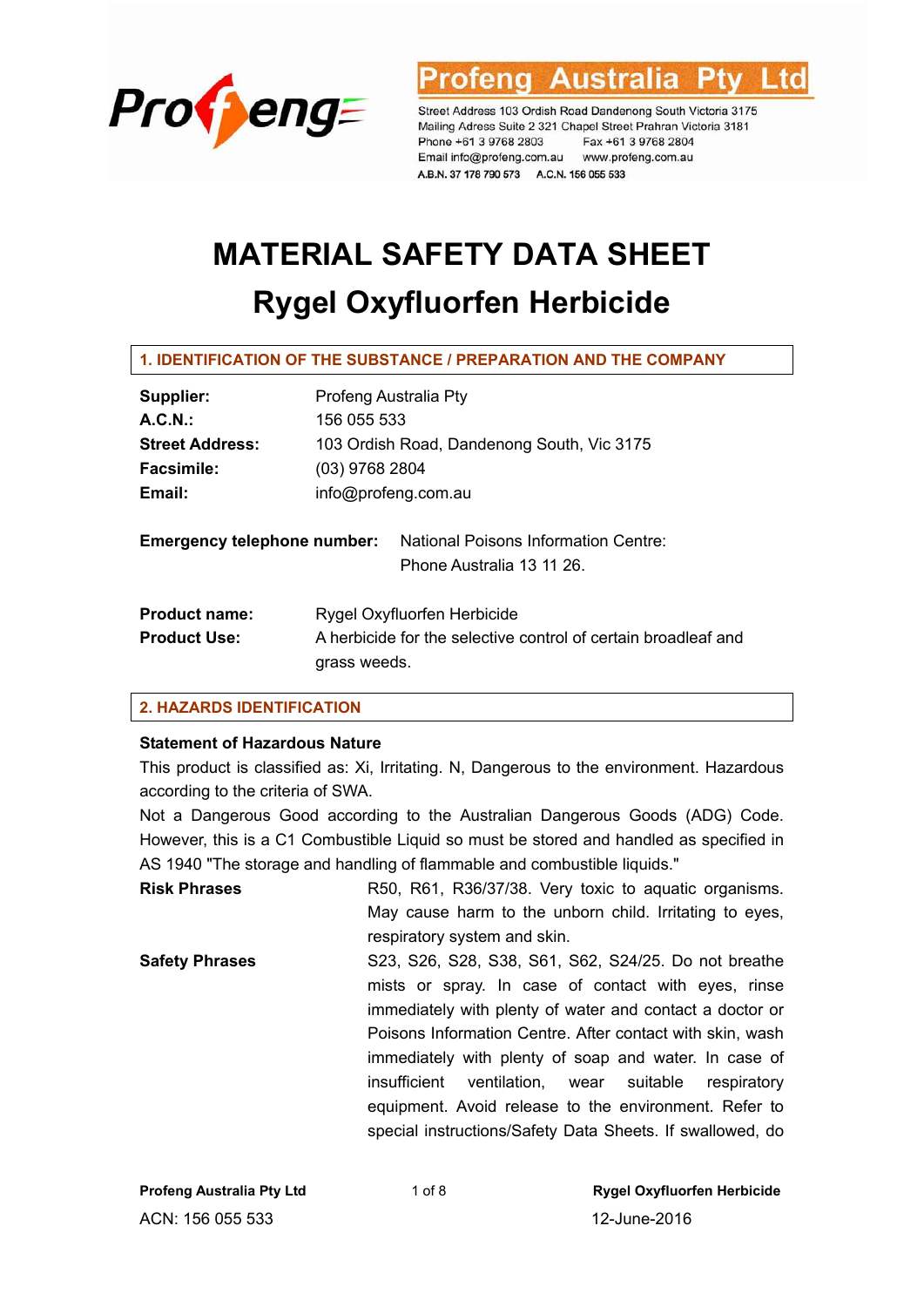

Austra

Street Address 103 Ordish Road Dandenong South Victoria 3175 Mailing Adress Suite 2 321 Chapel Street Prahran Victoria 3181 Phone +61 3 9768 2803 Fax +61 3 9768 2804 Email info@profeng.com.au www.profeng.com.au A.B.N. 37 178 790 573 A.C.N. 156 055 533

not induce vomiting: seek medical advice immediately and

|                                   | show this MSDS. Avoid contact with skin and eyes.           |
|-----------------------------------|-------------------------------------------------------------|
| <b>SUSMP Classification</b>       | S5                                                          |
| <b>ADG Classification</b>         | None allocated. Not a Dangerous Good under the ADG<br>Code. |
| <b>UN Number</b>                  | None allocated                                              |
| Pictogram                         |                                                             |
| <b>Signal word</b>                | Danger                                                      |
| Hazard statement(s)               |                                                             |
| H315                              | Causes skin irritation                                      |
| H320                              | Causes eye irritation                                       |
| H400                              | Very toxic to aquatic life.                                 |
| <b>Precautionary statement(s)</b> |                                                             |
| P261                              | Avoid breathing fumes, mists, vapours or spray              |
| P402+P404                         | Store in a dry place. Store in a closed container           |
| P501                              | Dispose of contents/ container to an approved waste         |
|                                   | disposal plant                                              |

| <b>3. COMPOSITION / INFORMATION ON INGREDIENTS</b> |               |           |  |  |
|----------------------------------------------------|---------------|-----------|--|--|
| Ingredients                                        | <b>CAS No</b> | Conc.     |  |  |
| Oxyfluorfen                                        | 042874-03-3   | 23%       |  |  |
| N-methyl-2-pyrolidone (NMP)                        | 872-50-4      | 10-20%    |  |  |
| Solvent naptha (petroleum) heavy aromatic          | 64742-94-5    | 40-60%    |  |  |
| Other non-hazardous ingredients                    | secret        | $5 - 25%$ |  |  |

This is a commercial product whose exact ratio of components may vary slightly. Minor quantities of other non-hazardous ingredients are also possible.

#### **4. FIRST AID MEASURES**

**Consult the Poisons Information Centre (13 11 26) or a doctor in every case of suspected chemical poisoning. Never give fluids or induce vomiting if a patient is unconscious or convulsing regardless of cause of injury. If breathing difficulties occur seek medical attention immediately.** 

**Inhalation:** Move person to fresh air. If person is not breathing, call an ambulance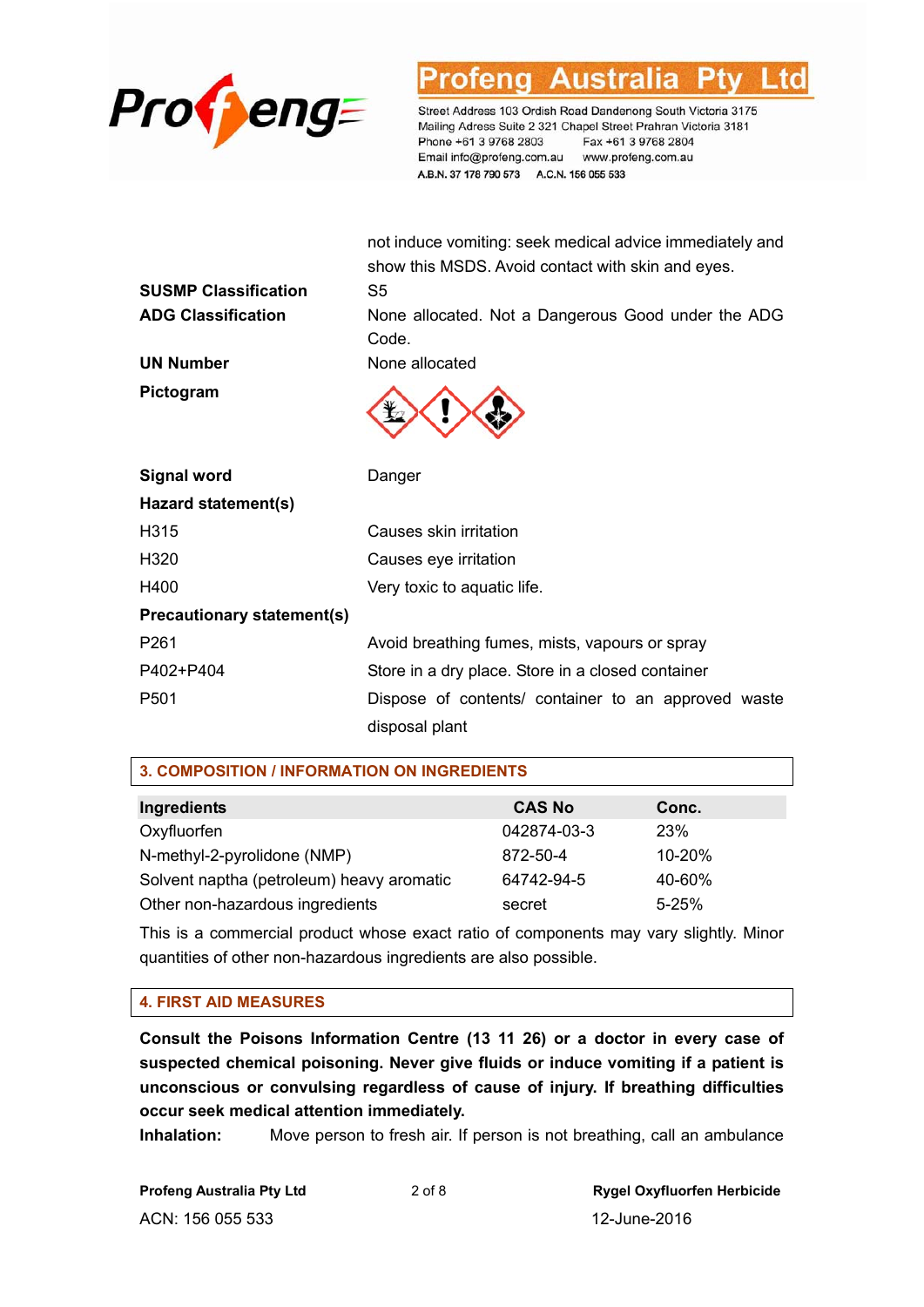

(dial 000), then give artificial respiration; if by mouth-to-mouth use rescuer protection (pocket mask etc). Call a Poison Information Centre (dial 13 11 26) or doctor for treatment advice. If breathing is difficult, qualified personnel should administer oxygen.

- **Skin Contact:** Remove material from skin immediately by washing with soap and plenty of water. Remove contaminated clothing and shoes while washing. Seek medical attention if irritation persists. Wash clothing before reuse. Discard items, which cannot be decontaminated, including leather articles such as shoes, belts, and watchbands.
- **Eye Contact:** Flush eyes thoroughly with water for several minutes. Remove contact lenses after initial 1-2 minutes and continue flushing for several additional minutes. If effects occur, consult a physician, preferably an ophthalmologist.
- **Ingestion:** For advice, contact a Poisons Information Centre. Phone 13 11 26. Do not induce vomiting unless told to do so by a Poisons Information Centre or doctor. Do not give any liquid to the person. Do not give anything by mouth to an unconscious person.

**NOTE TO PHYSICIAN:** If lavage is performed, suggest endotracheal and/or esophageal control. Danger from lung aspiration must be weighed against toxicity when considering emptying the stomach. The decision of whether to induce vomiting or not should be made by a physician. No specific antidote. Treatment of exposure should be directed at the control of symptoms and the clinical condition of the patient.

#### **5. FIRE-FIGHTING MEASURES**

Flash Point: 98°C (Method Used: SCC)

**Auto-Ignition Temperature:** 346°C (NMP)

**Flammability Limits:** UFL: 11.8% (solvent naphtha) LFL: 1.3% (NMP)

**Extinguishing Media:** When product is involved in a fire use CO<sub>2</sub>, dry chemical, water spray or foam.

**Fire & Explosion Hazards:** Pesticide particulates can become airborne. Combustion generates toxic fumes of the following: hydrogen chloride, hydrogen fluoride, and nitrogen oxides. Dried product can burn.

**Fire-Fighting Equipment:** Remain upwind. Avoid breathing smoke. Wear self-contained breathing apparatus that conforms to relevant Australian Standards and full protective gear. Use water spray to cool containers exposed to fire. Contain run-off.

**HAZCHEM:** 2X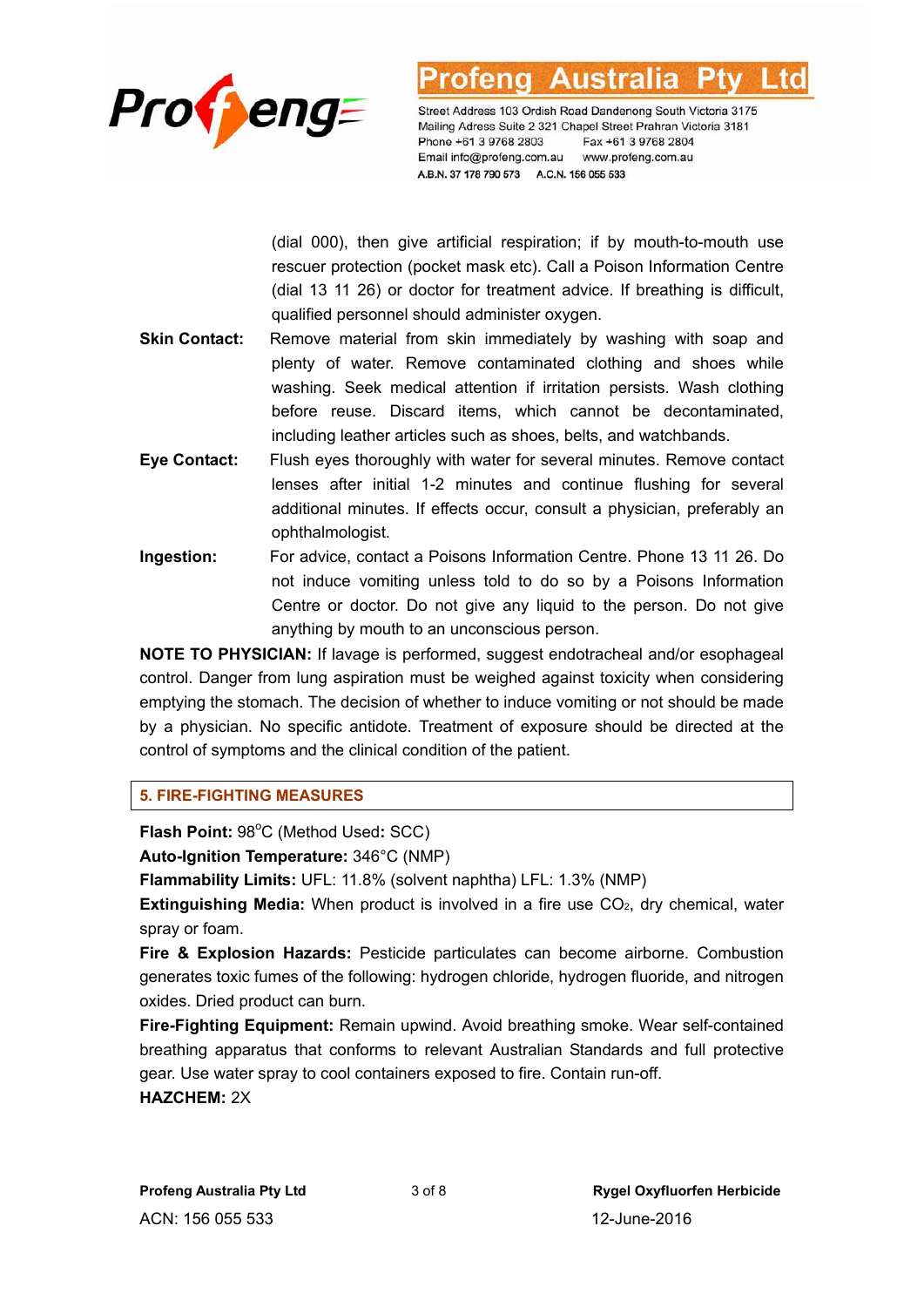

#### **6. ACCIDENTAL RELEASE MEASURES**

**Action To Take For Spills/Leaks:** Do not touch or walk through spilled material. Wear a face-shield or goggles, overalls buttoned to neck and wrist, chemical resistant gloves and footwear. Stop leak when safe to do so. Dam the area and prevent entry into waterways, and drains.

**Small spills/leaks:** Absorb with material such as sand, soil or sawdust. Collect spilled product and place in sealable container for disposal. Spill residues may be cleaned using water and detergent. Contain and absorb wash water for disposal. Absorb and collect washings and place in the same sealable container for disposal.

#### **7. HANDLING AND STORAGE**

#### **Precautions To Be Taken In Handling And Storage:**

**Handling:** Keep out of reach of children. Harmful if swallowed or inhaled. Causes eye and skin irritation. Avoid contact with eyes, skin and clothing. Users should wash hands before eating, drinking, chewing gum, using tobacco, or using the toilet.

**Storage:** Store in tightly closed original container in a cool, dry well-ventilated area out of direct sunlight when not in use. Do not store with food, feedstuffs, fertilizers and seeds. See product label for further handling/storage precautions relative to the end use of this product. Reduce stacking height where local conditions can affect packaging strength. These precautions are suggested for conditions where the potential for exposure exists. Emergency conditions may require additional precautions.

## **8. EXPOSURE CONTROLS / PERSONAL PROTECTION**

**Exposure Standards**: These precautions are suggested for conditions where the potential for exposure exists. Emergency conditions may require additional precautions. Oxyfluorfen:  $0.2 \text{ mg/m}^3$ , TWA and  $1.6 \text{ mg/m}^3$ , STEL.

NMP: TWA 25ppm; 103 mg/m<sub>3</sub> (NOHSC). STEL 75ppm; 309 mg/m<sup>3</sup> (NOHSC). AIHA WEEL 10 ppm, Skin. Interim Industrial Hygiene Guide is 500 ppm.

A 'skin' notation following the exposure guideline refers to the potential for dermal absorption of the material including mucous membranes and the eyes either by contact with vapours or by direct skin contact. It is intended to alert the reader that inhalation may not be the only route of exposure and that measures to minimize dermal exposures should be considered.

**Engineering Controls:** Provide general and/or local ventilation to control airborne levels below the exposure guidelines.

**Recommendations For Manufacturing, Commercial Blending, And Packaging**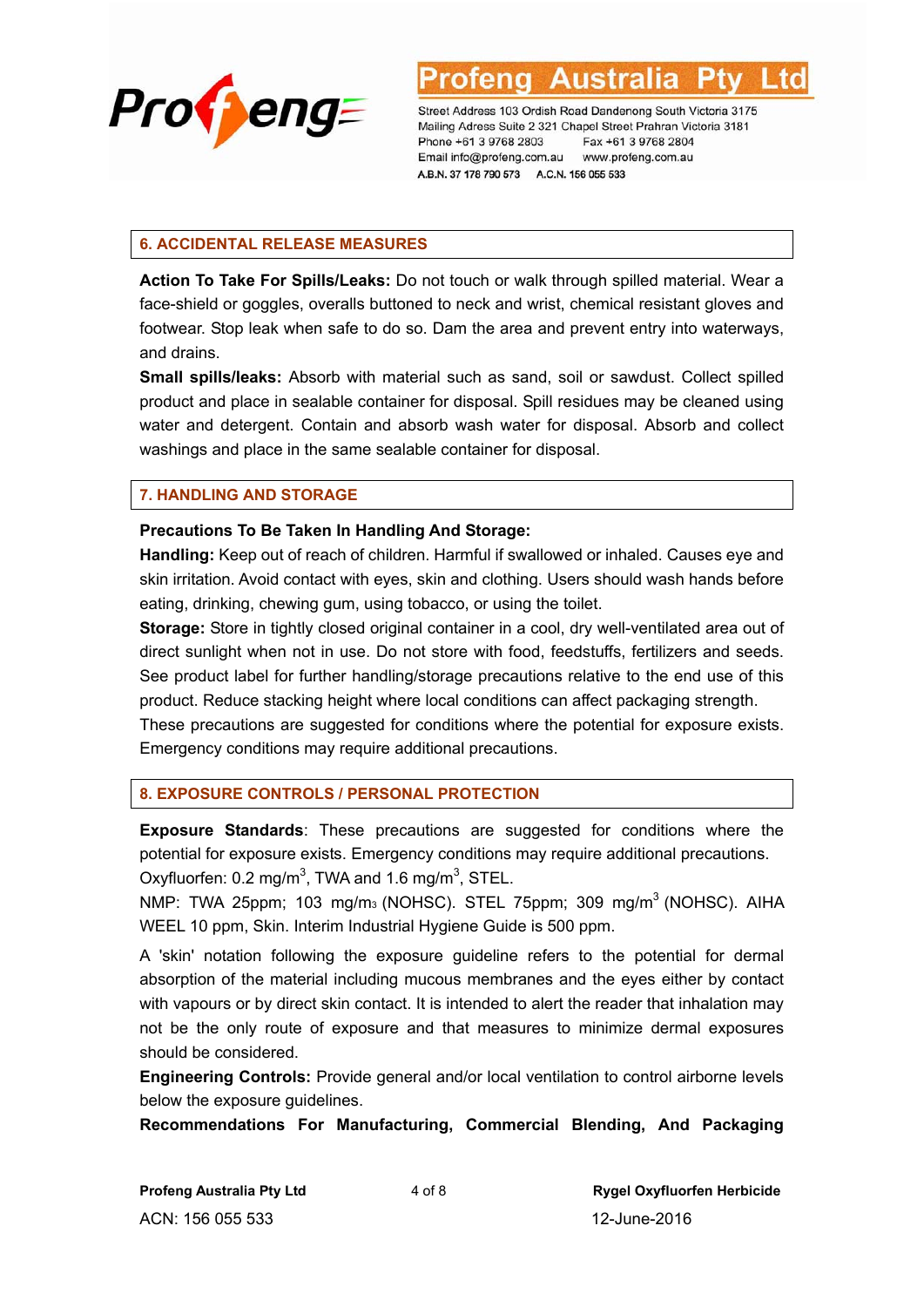

#### **Workers:**

**Eye/Face Protection:** Use chemical goggles. If exposure causes eye discomfort, use a full-face respirator that complies with Australian Standards.

**Skin Protection:** Use protective clothing chemically resistant to this material. Selection of specific items such as face shield, gloves, boots, apron, or full-body suit will depend on operation. Remove contaminated clothing immediately, wash skin area with soap and water, and launder clothing before reuse or dispose of properly. Items, which cannot be decontaminated, such as shoes, belts and watchbands, should be removed and disposed of properly.

**Respiratory:** Atmospheric levels should be maintained below the exposure guideline. When respiratory protection is required for certain operations, use an air-purifying respirator that complies with Australian Standards.

**Applicators And All Other Handlers:** Refer to the product label for personal protective clothing and equipment.

| <b>Physical Description &amp; Colour:</b> | Amber Liquid                                   |
|-------------------------------------------|------------------------------------------------|
| Odour:                                    | Sweet                                          |
| pH:                                       | 7.2 to 7.5                                     |
| <b>Vapour Pressure:</b>                   | 0.29 mmHg @ $20^{\circ}$ C (NMP)               |
| <b>Boiling Point:</b>                     | 201.7°C (NMP)                                  |
| <b>Melting Point:</b>                     | $-24.4^{\circ}$ C (NMP)                        |
| <b>Volatiles:</b>                         | No specific data. Expected to be low at 100°C. |
| <b>Vapour Density:</b>                    | 5.2 (solvent, naphtha)                         |
| <b>Specific Gravity:</b>                  | 1.08 approx at $20^{\circ}$ C                  |
| <b>Water Solubility:</b>                  | Emulsifiable                                   |
| % Volatility:                             | 62 to 64% (estimate)                           |
| <b>Evaporation Rate:</b>                  | $0.06$ (NMP)                                   |
| <b>Viscosity:</b>                         | 12.6 cPs                                       |
| <b>Flash Point:</b>                       | $98^{\circ}$ C                                 |
| <b>Flammability Limits:</b>               | UFL: 11.8 (solvent naphtha) LFL: 1.35 (NMP)    |
| <b>Combustible Liquid:</b>                | C1                                             |
|                                           |                                                |

## **9. PHYSICAL AND CHEMICAL PROPERTIES**

#### **10. STABILITY AND REACTIVITY**

**Stability:** (CONDITIONS TO AVOID) Stable under normal storage conditions. Avoid contact with ignition sources (e.g. sparks, open flame, and heated surfaces. **Incompatibility:** (SPECIFIC MATERIALS TO AVOID) Avoid contact with the following:

ACN: 156 055 533 12-June-2016

**Profeng Australia Pty Ltd** 5 of 8 **Rygel Oxyfluorfen Herbicide**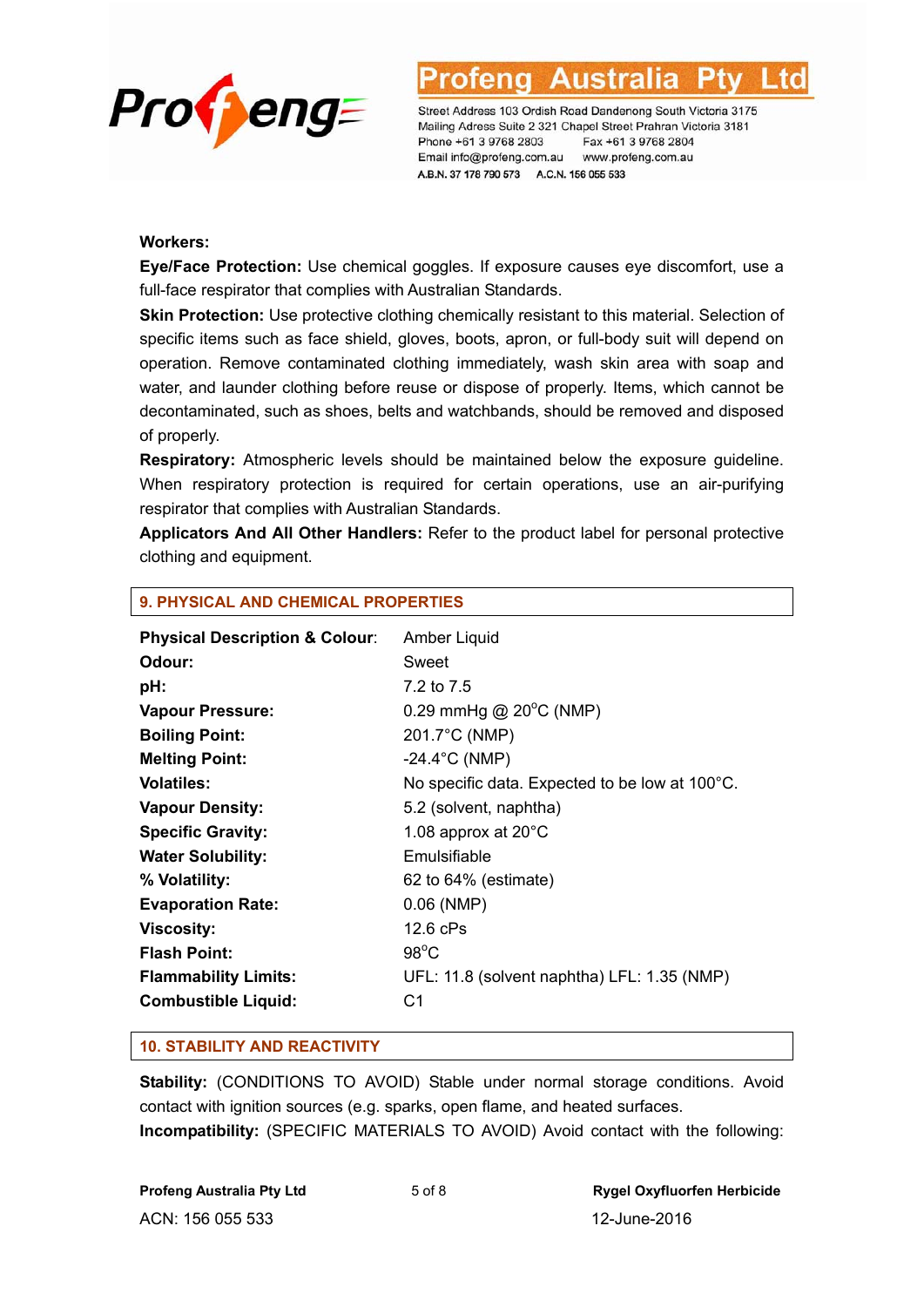

Australia

Street Address 103 Ordish Road Dandenong South Victoria 3175 Mailing Adress Suite 2 321 Chapel Street Prahran Victoria 3181 Phone +61 3 9768 2803 Fax +61 3 9768 2804 Email info@profeng.com.au www.profeng.com.au A.B.N. 37 178 790 573 A.C.N. 156 055 533

acids, bases, amines, oxidizing agents, halogens, and sodium hypochlorite. **Hazardous Decomposition Products:** Thermal decomposition may yield the following: hydrogen chloride, hydrogen fluoride and nitrogen oxides. **Hazardous Polymerization:** Not known to occur.

**11. TOXICOLOGICAL INFORMATION** 

**Potential Health Effects:** This section includes possible adverse effects, which could occur if this material is not handled in the recommended manner.

**Eye:** May cause moderate eye irritation. May cause slight corneal injury. Vapour may cause eye irritation experienced as mild discomfort and redness.

**Skin:** Brief contact may cause severe skin irritation with pain and local redness. Skin contact may cause allergic skin reaction. Prolonged skin contact is unlikely to result in absorption of harmful amounts. The  $LD_{50}$  for skin absorption in rats is  $>4000$  mg/kg.

**Ingestion:** Low toxicity if swallowed. Small amounts swallowed incidental to normal handling operations are not likely to cause injury; however, swallowing larger amounts may cause injury. Aspiration into the lungs may occur during ingestion or vomiting, causing lung damage or even death due to chemical pneumonia. The oral  $LD<sub>50</sub>$  for rats is 2985 mg/kg (females) and 4594 mg/kg (males).

**Inhalation:** Excessive exposure may cause irritation to upper respiratory tract (nose and throat) and lungs. May cause central nervous system effects. Symptoms of excessive exposure may be anaesthetic or narcotic effects; dizziness and drowsiness may be observed. The aerosol LC<sub>50</sub> for rats is >4.8 mg/L for 4 hours.

**Systemic (Other Target Organ Effects:** Oxyfluorfen, in animals, effects have been reported on the following organs: blood, kidney, liver, spleen, bone marrow, adrenals, urinary bladder. For the other ingredients, in animals, effects have been reported on the following organs: lungs, stomach, thyroid, urinary tract, blood- forming organs (bone marrow & spleen) and liver.

**Cancer Information:** Oxyfluorfen has caused cancer in laboratory animals.

**Teratology (Birth Defects):** Oxyfluorfen has been toxic to the foetus in laboratory animals only at doses toxic to the mother. NMP has caused toxic effects to the foetus in laboratory animals at high dose levels with either mild or undetectable maternal toxicity.

**Reproductive Effects:** For oxyfluorfen, in laboratory animal studies, effects on reproduction have been seen only at doses that produced significant toxicity to the parent animals.

**Mutagenicity:** For oxyfluorfen and the solvent, in-vitro and animal genetic toxicity studies were negative. For the minor component(s), in-vitro genetic toxicity studies were negative in some cases and positive in other cases. Animal genetic toxicity studies were negative.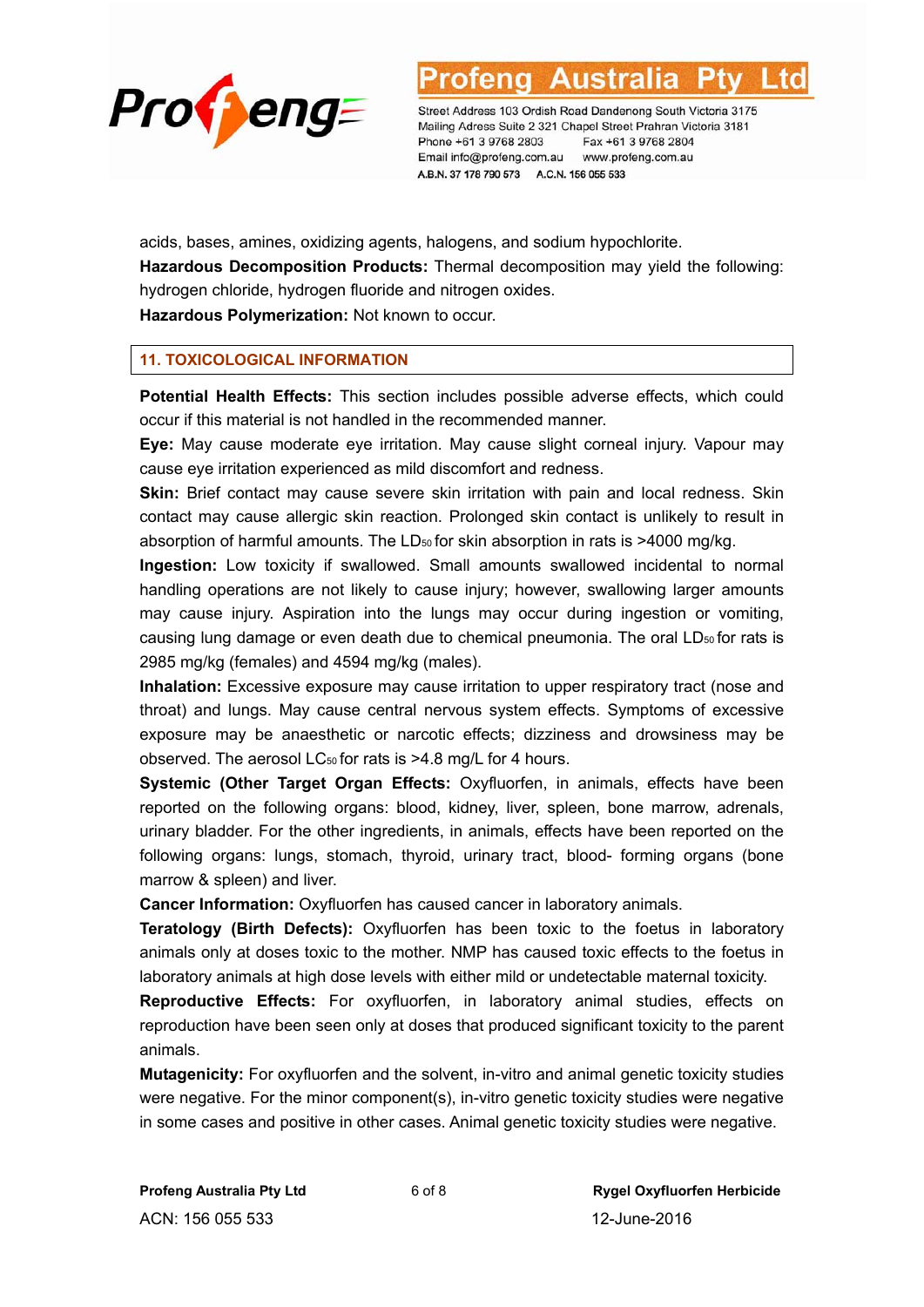

#### **12. ECOLOGICAL INFORMATION**

#### **ENVIRONMENTAL FATE:**

**Movement & Partitioning**: Based largely or completely on information for oxyfluorfen. Bioconcentration potential is moderate (BCF is between 100 and 3000 or log Pow between 3 and 5). Measured log octanol/water partition coefficient (log Pow) is 4.7.

**Degradation & Persistence**: Based largely or completely on information for oxyfluorfen. Biodegradation under aerobic laboratory conditions is below detectable limits (BOD<sub>20</sub> or BOD28 is <2.5%). Biodegradation reached in Closed Bottle Test (OECD Test No. 301D) after 28 days is 1.2%.

**Ecotoxicology**: Based largely or completely on information for oxyfluorfen.

Material is very **highly toxic to aquatic organisms** on an acute basis (LC<sub>50</sub> or EC<sub>50</sub> is <0.1 mg/L in the most sensitive species tested). Growth inhibition EC<sub>50</sub> in blue-green alga *(Anabaena flos-aquae*) is >0.1 mg/L.

Growth inhibition EC50 in diatom (*Navicula sp*.) is 0.03 mg/L. Growth inhibition EC50 in duckweed (*Lemna sp*.) is 0.0003 mg/L.

Material is **practically non-toxic to birds** on an acute basis (LD<sub>50</sub> is >2000 mg/kg). Material is practically non-toxic to birds on a dietary basis ( $LC_{50}$  is  $>5000$  ppm).

The LC<sub>50</sub> in earthworm (*Eisenia foetida*) is >1000 mg/kg. Growth inhibition EC<sub>50</sub> in green alga (*Selenastrum capricornutum*) is >0.0029 mg/L.

## **13. DISPOSAL CONSIDERATIONS**

**Disposal Method:** If wastes and/or containers cannot be disposed of according to the product label directions, disposal of this material must be in accordance with your local or area regulatory authorities. This information presented below only applies to the material as supplied. The identification based on

characteristic(s) or listing may not apply if the material has been used or otherwise contaminated. It is the responsibility of the waste generator to determine the toxicity and physical properties of the material generated to determine the proper waste identification and disposal methods in compliance with applicable regulations. If the material as supplied becomes a waste, follow all applicable regional, national and local laws and regulations.

## **14. TRANSPORT INFORMATION**

**ADG Code:** This product is not classified as a Dangerous Good. No special transport conditions are necessary unless required by other regulations. It is good practice to not